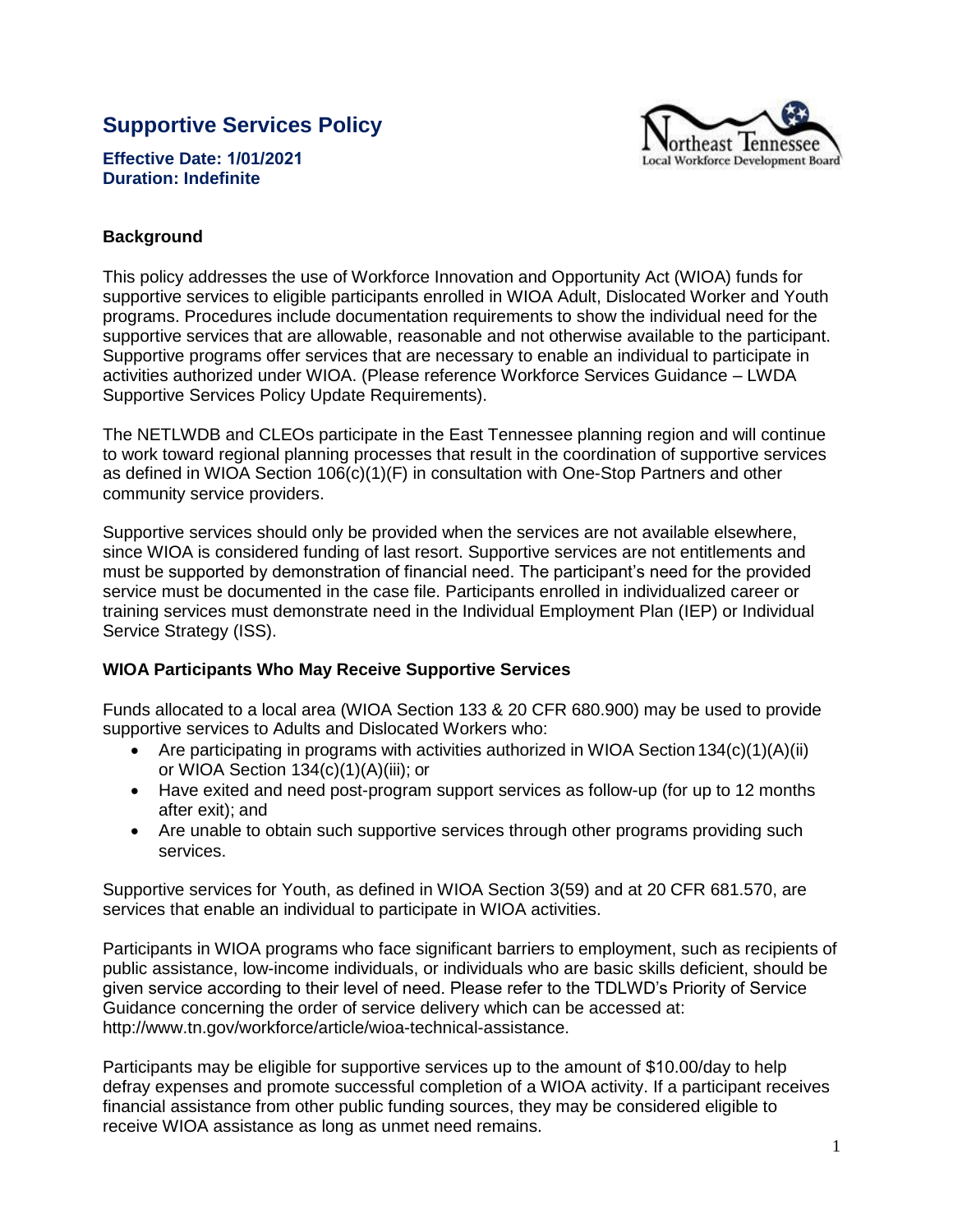Supportive services may be available to participants to provide assistance including, but not limited to, obtaining eyeglasses, licensure testing, required background checks, and essential training and work uniforms and steel-toed boots. Limited dental supportive services (not to exceed \$800) may be provided in dire emergencies with the prior approval of Board staff only if these services cannot appropriately be provided through community dental services.

Relocation and employment transition assistance may be available up to \$2,500 provided in the form of reimbursement of appropriate employment relocation expenses for a participant who has accepted a bona fide offer of employment. The move must be more than 50 miles from the current address. Reimbursement of these expenses must follow approved guidelines.

Support services may not be used to pay for expenses incurred prior to the participant's enrollment into the WIOA program. Advances against future payments are not allowed. Examples of unallowable services include, but are not limited to, fines and penalties such as traffic violations; late finance charges and interest payments; entertainment, including tips; contributions and donations; vehicle or mortgage payments; refund deposits; alcohol or tobacco products; pet food; items to be purchased for family or friends; and out-of-state job search and relocation expenses that will be paid by the prospective employer

# **Youth Supportive Services**

Youth and Young adults may face additional barriers in the NETLWDA Work Experience Program offered through the Work Experience Sub-Recipient. These Work Experience participants may be eligible for supportive services in the amount of up to \$20.00/day to help defray expenses and to promote the successful start and completion of Work Experience activities. This Supportive Service will be available for up to a maximum of four (4) weeks based on determination of need prior to receiving their first paycheck.

Youth Participant strategies to encourage sustained engagement, milestones outlined in their ISS, and completion in the program may include the following monetary incentives:

## Postsecondary:

- A participant may be awarded \$50.00 for successfully transitioning into a postsecondary training program during participation in paid work experience or after completion of paid work experience.
- A participant may be awarded \$100.00 for successful completion of a training program which results in earning a credential prior to or within one year after exit.

## Employment:

 A participant may be offered a monetary incentive to complete consecutive unsubsidized employment with the same employer. Under these conditions, \$100 may be awarded after completing 4 consecutive weeks of unsubsidized employment and another \$100 after completing 13 consecutive weeks of unsubsidized employment.

## After Exit Postsecondary or Employment:

- A participant may be offered a \$100.00 monetary incentive if enrolled into a postsecondary training program or who is employed in unsubsidized employment during the 2<sup>nd</sup> quarter after exit.
- A participant may be offered a \$200.00 monetary incentive if enrolled into a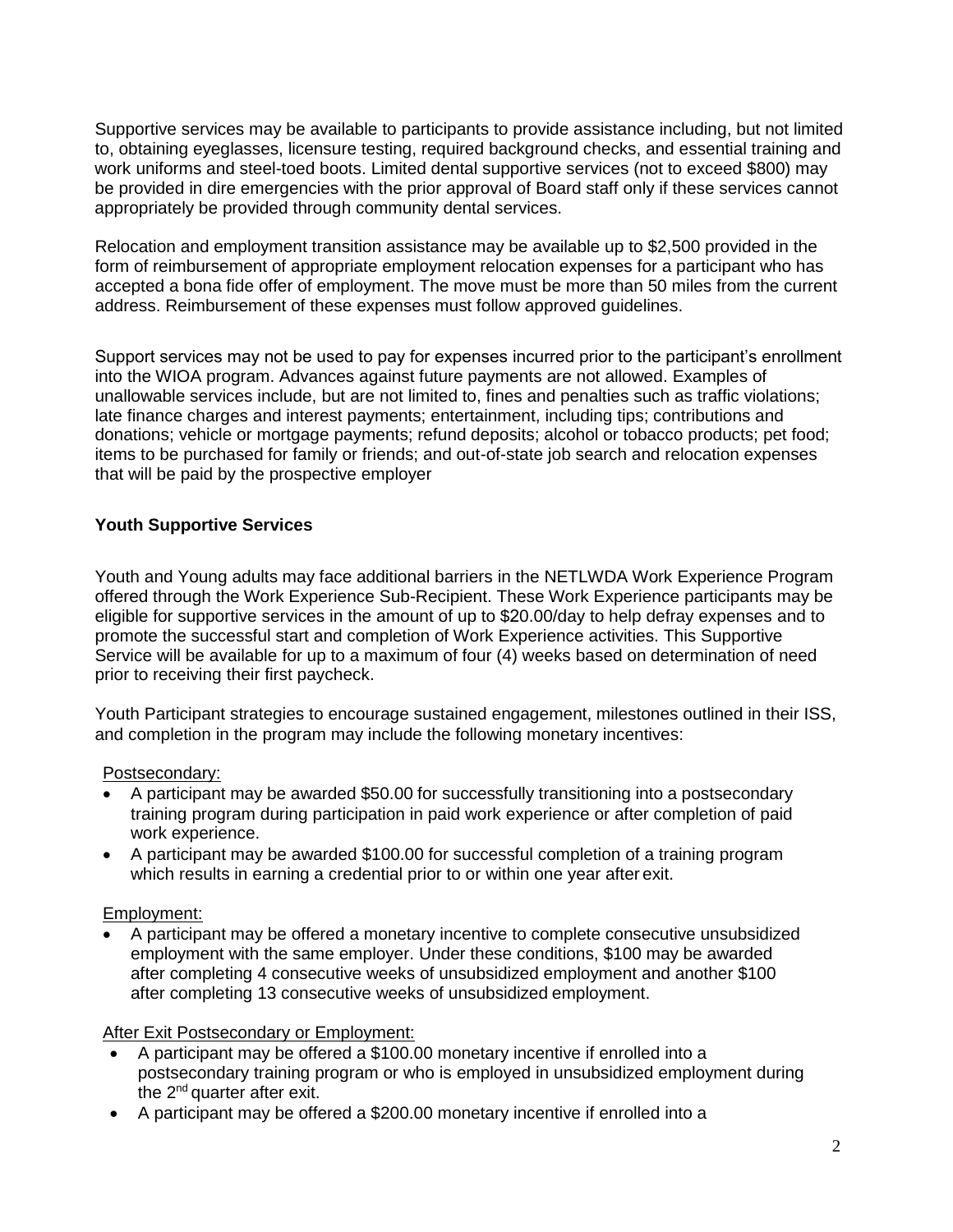postsecondary training program or who is employed in unsubsidized employment during the 4<sup>th</sup> quarter after exit.

# Work Experience:

- A participant may be offered a \$50.00 monetary incentive for successful completion of the first 4 weeks of paid work experience.
- A participant may be offered a \$50.00 monetary incentive for successful completion of the entire 600 hours of paid work experience.

# Measurable Skills Gain:

- For participants assessed as basic skills deficient in math and/or reading at enrollment, the participant may be offered a monetary incentive of \$50.00 for increase in one educational functioning level per re-take of the CASAS or TABE assessment, with a maximum award of \$100.00 in a 12 month period.
- A participant may be awarded a \$50.00 monetary incentive for successfully achieving a skills gain during the required performance year and presenting proper documentation that could include a transcript, passing results of a certification exam, a positive progress report or performance evaluation.
- A participant may be awarded \$200.00 for completion of a GED/HiSet or high school diploma after enrollment.

# NCRC WorkKeys:

Under the guidance and direction of the Local Elected Officials, NETLWDA is participating in a regional Work Ready Community (WRC) initiative. The purpose of WRC is the attainment of designation as a regional economy which has a pool of qualified workers who have achieved the necessary levels on the ACT assessment to be granted a National Career Readiness Certificate. Implementation of the WRC system requires that communities achieve quantitative workforce goals in three (3) categories: 1) emerging workers; 2) transitioning workers; and 3) current workers. Leveraging WIOA funds available through the Youth funding streams, NETLWDA will incentivize attainment of these metrics through award of support service payments to WIOA Youth participants who achieve an NCRC according to the following criteria:

| <b>Bronze Level</b>   | \$100.00 |
|-----------------------|----------|
| <b>Silver Level</b>   | \$200.00 |
| Gold Level            | \$300.00 |
| <b>Platinum Level</b> | \$400.00 |

# **In-School Youth**

See NETLWDB Youth Policy for in-school youth state waivers. Sub-recipient of Youth Services will refer to their contract for service provision specific to ISY.

## **Documentation and Notes**

- Supporting documentation will be required for consideration of these incentives such as pay stubs, post-secondary acceptance letter/schedule, transcripts, diploma, Ged/HiSet, High school diploma, postsecondary credential, certificate, copy of licensure, CASAS/TABE scores for Educational Functioning Level increase, and/or ACT NCRC scores.
- These incentives may be available to in school youth and/or out of school youth, as appropriate and/or as designated in the separate Youth sub-recipient contract and to youth funded through the Career Services Provider sub-recipient contract.